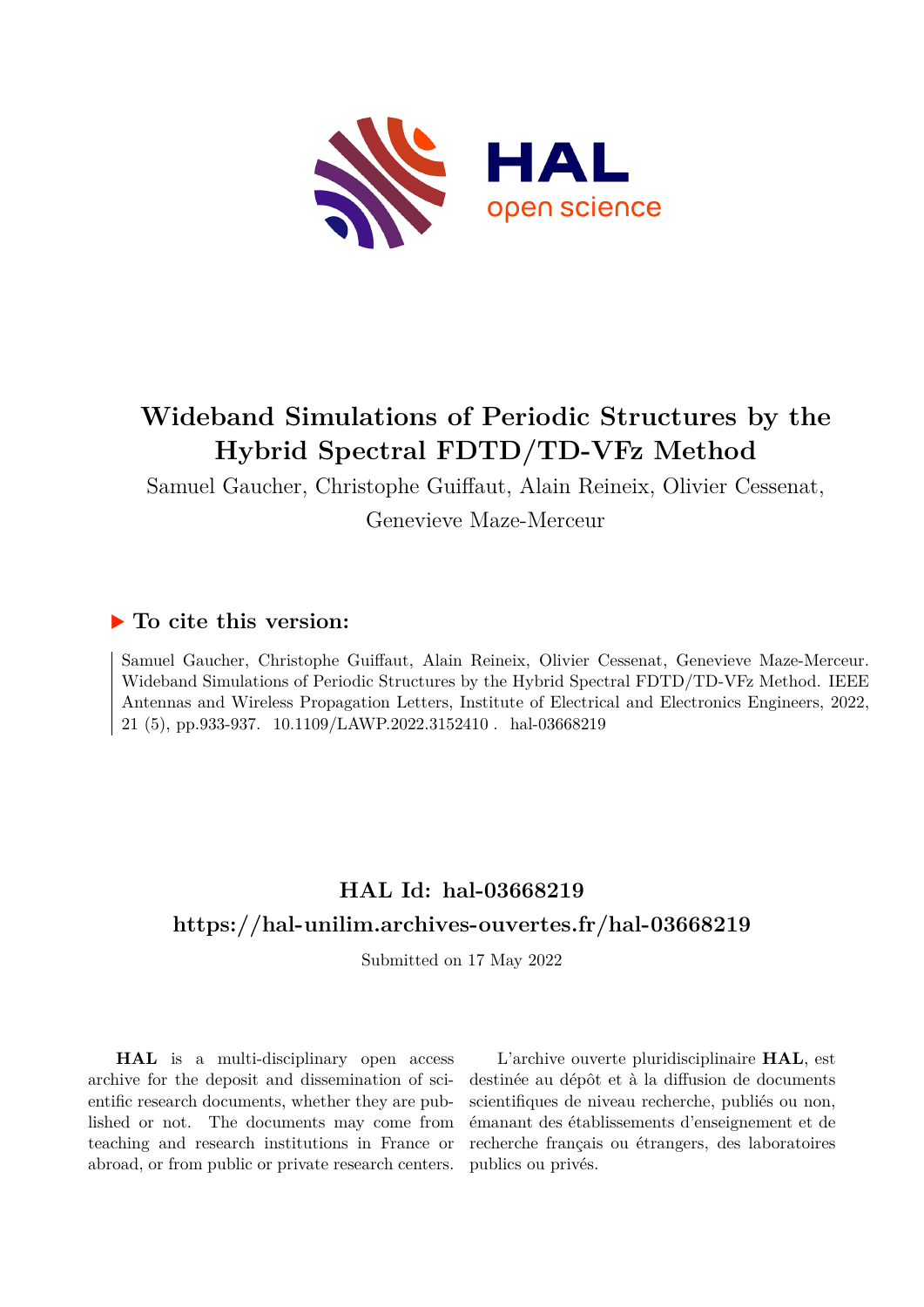# Wideband simulations of periodic structures by the Hybrid Spectral FDTD/TD-VFz Method

Samuel Gaucher, Christophe Guiffaut, *Member, IEEE,* Alain Reineix, *Member, IEEE,* Olivier Cessenat, and Geneviève Mazé-Merceur

*Abstract*—The Spectral FDTD (SFDTD) method is combined with the discrete-time time-domain vector fitting algorithm (TD-VFz) to analyze 3D periodic structures excited by oblique incident plane waves over a wide frequency band. The time signal reconstruction with TD-VFz produces an untruncated response over an infinite time window allowing an accurate spectral result, specially near the cut-off frequency separating the spectrum propagating wave region of evanescent wave region.

*Index Terms*—periodic boundary condition, finite-difference time-domain, oblique incidence, Spectral FDTD, time-domain vector fitting.

#### I. INTRODUCTION

**METAMATERIALS** are used in many applications such as antennas, cloaking devices or radar cross section (RCS) reduction. Some of them are composed of periodic patterns. Thus, periodic Floquet boundary conditions (PBC) are applied in periodic directions such that only one unit cell needs to be analyzed instead of the entire structure. Particularly, the finite-difference time-domain (FDTD) is a good candidate to compute the unit cell because of its simplicity, efficiency and wideband capabilities. However when the incident angle is fixed, time-advanced solutions are required on boundaries. Various techniques exist to deal with this difficulty and [1] distinguishes them into two classes: 'direct field methods' and 'field-transformation methods'.

Spectral FDTD (SFDTD) [2] [3] is a direct field method which keeps the usual electric field E and magnetic field H unknowns. Then, all existing FDTD models and processings can straightforwardly be adapted to the SFDTD. In this approach, the horizontal wavenumber is fixed rather than the incident angle. Then the implementation of PBC becomes simple because no time-advanced data are required. The best advantage of this technique is the ability to use the standard Yee scheme without restriction on the Courant-Friedrich-Levy (CFL) condition, which is not angle-dependent [2]. On the other hand, when the horizontal wavenumber is fixed, the SFDTD scheme simultaneously excites propagating wave and evanescent wave regions [2] which are separated by the cut-off frequency. As a result, a resonant behavior occurs and yields undamped oscillations in the time signal. Thus, its discrete

This work is funded by the DGA AID and the CEA CESTA.

Manuscript received month day, year; revised month day, year.

Fourier transform (DFT) provides an inaccurate frequency response. To remedy this, the SFDTD method with the ARMA post-processing has been developed in [4]. Starting from the same idea, we propose to combine the SFDTD scheme with the discrete-time time-domain vector fitting (TD-VFz) [5] extrapolation technique. This approach is very robust, guaranteed stable poles and is a much lower model order than ARMA [6].

The organization of this paper is as follows. The SFDTD method and the resonance problem are explained in Section II. In Section III, the resonance problem is solved and the eigenfrequency is identified when consider a homogeneous layer. A comparative study of the time signal extrapolation techniques TD-VFz, ARMA and matrix-pencil (MP) [7] was performed to deduce the good efficiency of the TD-VFz method. In Section IV, the hybrid SFDTD/TD-VFz scheme is presented. First, a simple methodology to construct the spectral response for an arbitrary incident angle is proposed: The mapping between the wavenumber to angle response is directly obtained by the TD-VFz rational transfer function. Secondly, a convolution perfectly matched layers (CPML) setting is given to avoid late-time divergence and to improve the accuracy near the cut-off frequency. In section V, two numerical examples are implemented to demonstrate the hybrid method performance. The hybrid method is compared to the Material Independent (MI) scheme [8] for verification. MI and SFDTD simulations are performed with the XLIM laboratory homemade Temsifd solver [9] and SFDTD temporal data are extrapolated with TD-VFz implemented in Matlab scripting.

## II. SPECTRAL FDTD REVIEW

Let us assume a  $(l_x, l_y)$  periodicity in the  $(x, y)$  directions with a z-propagation of an incident wave. Like [10], an arbitrary azimuth angle is chosen to  $\varphi = \varphi_0$ . Then, the horizontal wavenumber depends on the angular frequency  $\omega = 2\pi f$  and the elevation angle  $\theta$  as  $k_h = \omega \sin \theta / c_0$ .  $c_0$  is the speed of light in free space. As  $\varphi$ ,  $k_h$  is also fixed for one simulation of the SFDTD method. The constant components  $k_x$  and  $k_y$  of the plane wave vector k are deduced as a function of the azimuth angle and the horizontal wavenumber

$$
k_x = k_h \cos \varphi_0, \ \ k_y = k_h \sin \varphi_0. \tag{1}
$$

By fixing them, simple time-domain PBC are found for  $\Psi = E$  $or H$ 

$$
\Psi(x, y, z, t) = \Psi(x + ml_x, y + nl_y, z, t) e^{j(k_x ml_x + k_y nl_y)},
$$
\n(2)

S. Gaucher and O. Cessenat are with Commissariat à l'Energie Atomique et aux Energies Alternatives (CEA-CESTA), Le Barp 33116, France, (e-mail: samuel.gaucher@cea.fr; olivier.cessenat@cea.fr).

S. Gaucher, C. Guiffaut and A. Reineix are with CNRS Limoges, XLIM, France, Limoges 87000, (email: samuel.gaucher@xlim.fr, christophe.guiffaut@xlim.fr, alain.reineix@xlim.fr).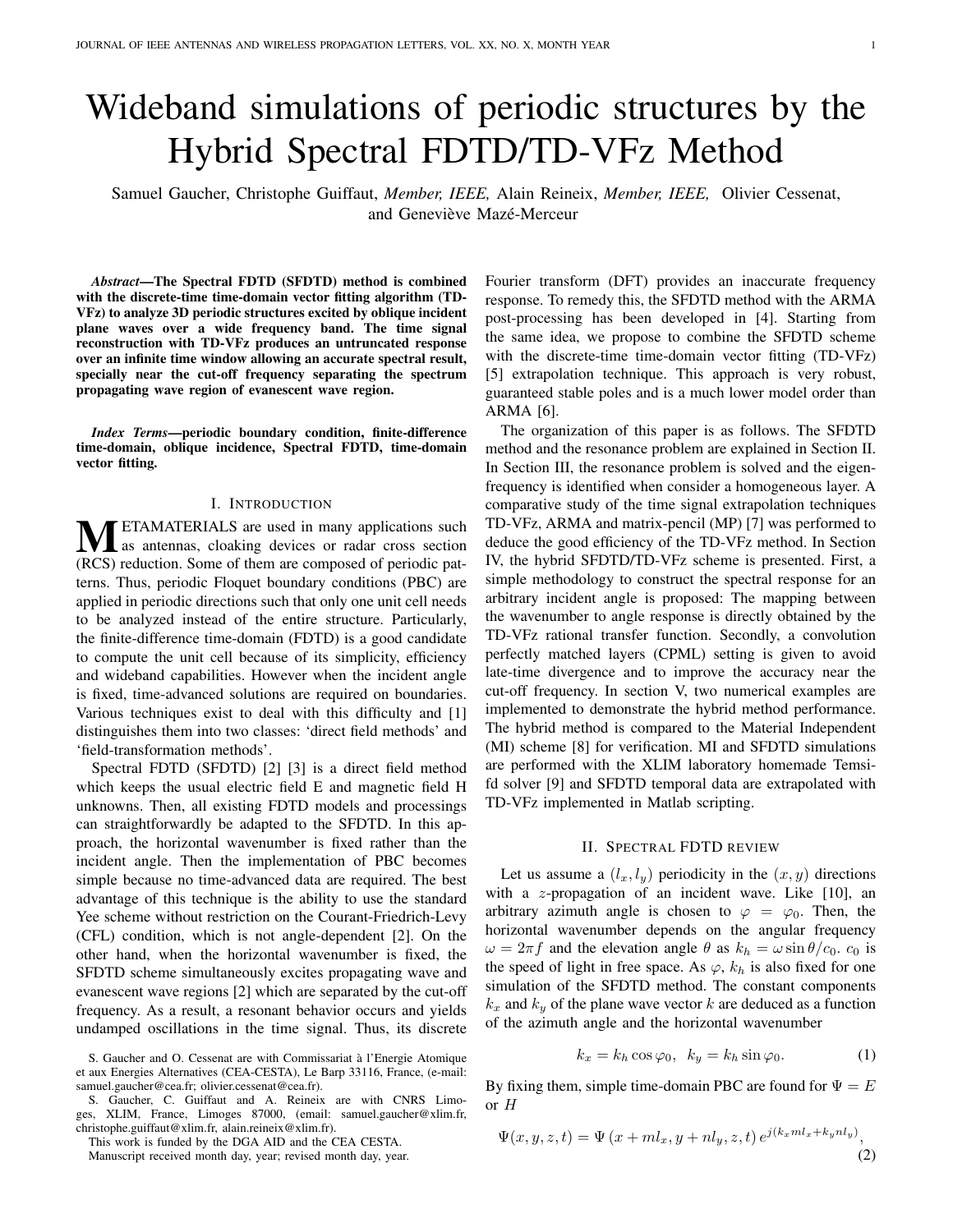where  $m$  and  $n$  are any integers. Then, SFDTD scheme is exactly the same as the FDTD one with complex E-H fields unknowns instead of real for the latter. We deduce from the expression  $\theta(\omega) = \arcsin \frac{k_h}{k_0}$  that different frequencies correspond to different incident angles, and for a positive real incidence, the condition  $k_0 \geq k_h$  must be verified. In other words, this is referred to the propagating wave region if  $f \ge f_c$ else to the evanescent wave region, where

$$
f_c = \frac{c_0 k_h}{2\pi} \tag{3}
$$

is the cut-off frequency. Because both the propagating wave region and the evanescent wave region are excited by the SFDTD method, surface waves are guided along horizontal directions at some frequencies called 'eigen-frequencies'. Thus, the energy of a horizontal wave continuously re-enters the computational domain through the PBC instead of being absorbed by the top and bottom CPML [2]. As a result, a resonance behavior occurs: temporal data do not converge and an accurate spectral response cannot be obtained by DFT.

To overcome this difficulty, [2] adopts a modulated Gaussian waveform to excite only the propagating wave region

$$
\mathcal{F}_{inc}(t) = \exp\left[-\frac{(t-t_0)^2}{T^2}\right] \exp\left(j2\pi f_0 t\right),\tag{4}
$$

where  $t_0$  is the time delay, T the pulse width and the signal magnitude at  $f_c$  should be at least 40 dB lower than the signal level at the center frequency  $f_0$ . This simple approach improves the spectral response accuracy by attenuating the horizontal resonance. However, especially for very wideband excitation, there are still some artifacts near the cutoff frequency corresponding to high incident angles in the spectral domain. Moreover, only the propagating wave region is determined with this technique and not the surface wave region.

## III. EIGEN-FREQUENCIES IDENTIFICATION WITH TD-VFZ

Let us consider a homogeneous layer of thickness 9.375 mm and dielectric constant  $\epsilon_r = 4$ . FDTD simulation runs with  $k_h = 50$  rad/m,  $\varphi = 90^\circ$  and a Gaussian pulse excitation. The time domain reflected field of the fundamental mode on the interface between the air and the layer is shown in Fig. 1. Temporal data do not converge and oscillations are observed.

To obtain a correct spectral reflection coefficient  $R$ , the ratio between the output (real part of the reflected field) and input (excitation) response is decomposed with TD-VFz [5], as a rational transfer function

$$
\mathcal{R}(z = \exp\left[j\omega\Delta_t\right]) = d + \sum_{n=1}^{M} \frac{r_n}{1 - z^{-1}s_n},\tag{5}
$$

where  $d$  is a constant,  $r_n$  and  $s_n$  are the complex residues and poles respectively and  $\Delta_t$  is the time sample. Fig. 2 illustrates the reflection coefficient over a wideband from  $0^+$ GHz to 25 GHz obtained by the SFDTD scheme with the modulated Gaussian excitation (4) and a strong attenuation  $Att_{fmax} = 60$  dB at  $f_c$ , and by the SFDTD scheme combined with the extrapolation technique ARMA, MP or TD-VFz for the same  $M = 18$  poles number  $(p = q = 18$  for



Fig. 1: Reflected wave in the time domain. Resonance behavior is observed.



Fig. 2: Reflection coefficient for the homogeneous layer.

ARMA [4]) and 5 iterations for TD-VFz poles convergence. The FDTD spatial steps are all equal to  $\Delta = 0.1875$  mm and CFL = 0.99. Excellent agreement is observed between the hybrid SFDTD/TD-VFz method and analytical reference, especially near the cut-off frequency, on the contrary to the alone Spectral FDTD scheme where the response is noisy. The MP technique gives a good result but with an accuracy loss for high frequencies. In addition, the number of poles is insufficient for the ARMA method which does not give the expected result. An interesting point consists in the eigenfrequencies identification. When (5) gives poles on the unit circle boundary, resonances occur and eigen-frequencies are identified. For the sample  $k_h = 50$ , there is only one reported in the Table I for several extrapolation techniques and poles number choices. For the order  $M = 18$ , the best matching with theory is obtained with the SFDTD/TD-VFz scheme. We note that  $p = q = 114$  for ARMA are required to obtain the same result as TD-VFz with  $M = 18$ . Furthermore,  $M = 24$  gives the same excellent result for MP and TD-VFz but  $M < 24$  for MP gives an inaccurate response at high frequencies. Regarding the CPU time, ARMA ( $p = q = 114$ ) has a slightly faster calculation time than TD-VFz ( $M = 18$ ) and MP is a slower method. Also the memory usage is 30 MB for ARMA and TD-VFz, and 100 MB for MP ( $M = 18$ ).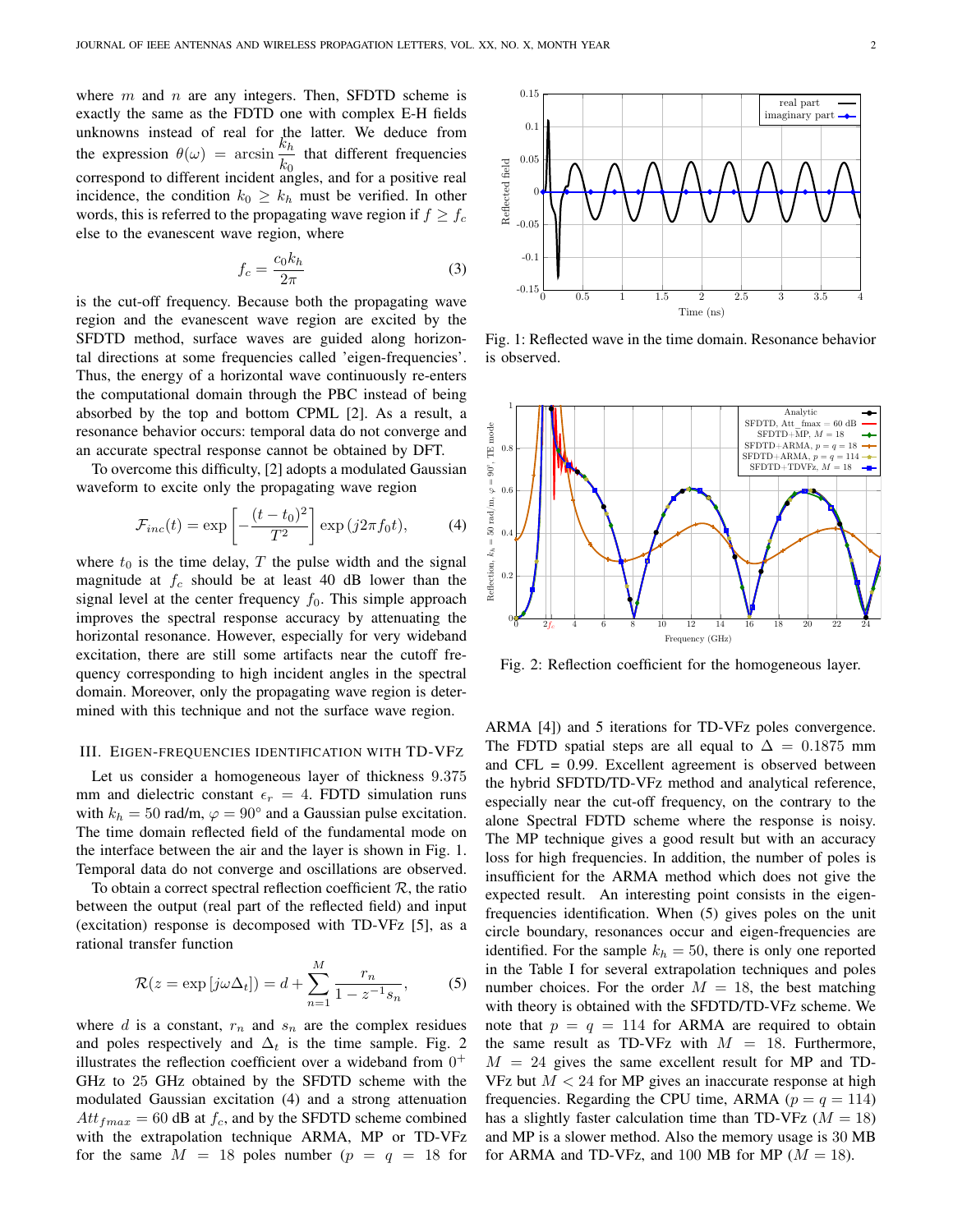TABLE I: Eigen-frequency prediction. The theory gives  $f_r =$ 2.0751 GHz.

|                  | Prediction (GHz) | Error $(\% )$ | CPU time(s) |
|------------------|------------------|---------------|-------------|
| ARMA $(p=q=18)$  | 2.2614           | 8.978         | 0.06        |
| $MP(M=18)$       | 2.0758           | 0.034         | 3.3         |
| TD-VFz $(M=18)$  | 2.0746           | 0.024         | 1.38        |
| $MP(M=24)$       | 2.0752           | 0.005         | 3.11        |
| $TD-VFz$ (M=24)  | 2.0752           | 0.005         | 1.64        |
| ARMA $(p=q=114)$ | 2.0746           | 0.024         | 12          |

# IV. HYBRID SPECTRAL-FDTD/TD-VFZ

# *A. Mapping*  $\mathcal{R}(0 \lt k_h, f)$  *to*  $\mathcal{R}(0 \lt \theta, f)$

The normal incidence case  $\theta = 0^{\circ}$  is trivial and corresponds to  $k_h = 0$ . To deal with the oblique incident angles for the frequency band  $[0 < f_{min}, f_{max}]$  and incident angle range  $[0 < \theta_{min}, \theta_{max}]$  of interest, we first calculate the extremum horizontal wavenumber as

$$
k_{h_{max}} = \frac{2\pi f_{max}}{c_0} \sin \theta_{max}, \ k_{h_{min}} = \frac{2\pi f_{min}}{c_0} \sin \theta_{min}.
$$
 (6)

To compute the reflection coefficient as a function of the incident angle, we run the FDTD simulation for the  $N$  samples of  $k_h^i$  with the fixed azimuth angle  $\varphi = \varphi_0$ 

$$
k_h^i = k_{h_{min}} + i \frac{k_{h_{max}} - k_{h_{min}}}{N - 1}, \quad i = 0, \dots, N - 1,
$$
 (7)

by using (1) to determine the phase values in the PBC formulation (2). Then, each response with sample  $k_h^i$  is extrapolated by the M-order TD-VFz algorithm to obtain the M residues  $r_n^i$  and poles  $s_n^i$ , and the constant  $d^i$ . After that, an incident angle-reconstruction is applied. For a given angle  $\theta_{min} \leq \theta_j \leq \theta_{max}$ , we compute the N frequencies

$$
f^{i} = \frac{ck_{h}^{i}}{2\pi \sin \theta_{j}}, \ i = 0, ..., N - 1.
$$
 (8)

The reflection coefficient R evaluated at angle  $\theta_i$  is calculated with the transfer function (5) for all frequencies  $f^i$ 

$$
\mathcal{R}(f^{i}, \theta_{j}) = d^{i} + \sum_{n=1}^{M} \frac{r_{n}^{i}}{1 - \exp[-j2\pi f^{i}\Delta_{t}]s_{n}^{i}}.
$$
 (9)

As frequencies are imposed by the formula (8), the Lagrange interpolation is used to obtain the reflection coefficient at the desired frequencies. Assuming a desired frequency  $f^i \leq \tilde{f} \leq$  $f^{i+1}$ , the reflection coefficient for the angle  $\theta_j$  and frequency  $f$  is given by

$$
\mathcal{R}(\tilde{f}, \theta_j) = \frac{f^{i+1} - \tilde{f}}{f^{i+1} - f^i} \mathcal{R}(f^i, \theta_j) + \frac{\tilde{f} - f^i}{f^{i+1} - f^i} \mathcal{R}(f^{i+1}, \theta_j).
$$
\n(10)

#### *B. CPML setting*

The stretched-coordinate metrics  $s<sub>z</sub>$  of the complex frequency shifted CPML (CFS-CPML) approach [11] is defined in the z-direction as

$$
s_z = \kappa_z + \frac{\sigma_z}{\alpha_z + j\omega\epsilon_0},\tag{11}
$$

where  $\sigma_z$  is the conductivity depending of the z-depth layer of the CPML to provide absorption for propagating waves. Parameters  $\kappa_z$  and  $\alpha_z$  better attenuate the evanescent waves

at low frequencies, by stretching the FDTD spatial step with  $s_z$  as can be seen by taking the limit  $\omega \to 0$ . In this paper, the parameter  $\alpha_z$  is constant with the PML cut-off frequency defined by  $\alpha_z$ 

$$
f_c^{PML} = \frac{\alpha_z}{2\pi\epsilon_0}.\tag{12}
$$

The condition  $f_c^{PML} < f_c$  is a good compromise for absorbing propagative waves without neglecting the absorption of evanescent waves. Then, we propose

$$
f_c^{PML} = \nu f_c,\tag{13}
$$

where  $\nu$  should be a real between 0.15 and 0.75 according to our numerical experiences. The constant  $\alpha_z$  profile in CPML is found by using (3)

$$
\alpha_z = \nu \frac{k_h}{Z_0},\tag{14}
$$

where  $Z_0 \approx 376.730 \Omega$  is the impedance in free space. It is important to have  $\alpha_z > 0$  to avoid late-time divergence. The real part of the time domain reflected field for the same case as section III and during a long time simulation of 20 ns is shown in Fig. 3 for two  $\alpha_z$  values. Time domain signal diverges when  $\alpha_z = 0$  but the setting (14) with  $\nu = 0.75$  efficiently corrects the problem. On the other hand, the conductivity grows geometrically in CPML because it is the best profile for lowering the reflection of the evanescent waves [12]. Moreover, it is very interesting to enhance the absorption of the waves at grazing incidence since they are close to the cut-off frequency and therefore disturbed by the resonance frequencies. Consequently for a CPML of 12 cells in thickness, we adopt the optimum geometrical expansion  $g = 1.9$  with the theoretical normal incidence reflection coefficient expected at the interface between air and CPML equals to  $R(0) = 10^{-14}$ . Theses setting are obtained from the PML theoretical reflection of [13]. Therefore PML outperforms for grazing incidence wave absorption. The counterpart can be a lesser absorption for normal incidence or weak incidence angle waves but the reflection coefficient remains below -50 dB. Besides this behaviour is stable with the frequency.



Fig. 3: Time domain signal for two values of  $\alpha$  ( $k_h = 50$ ).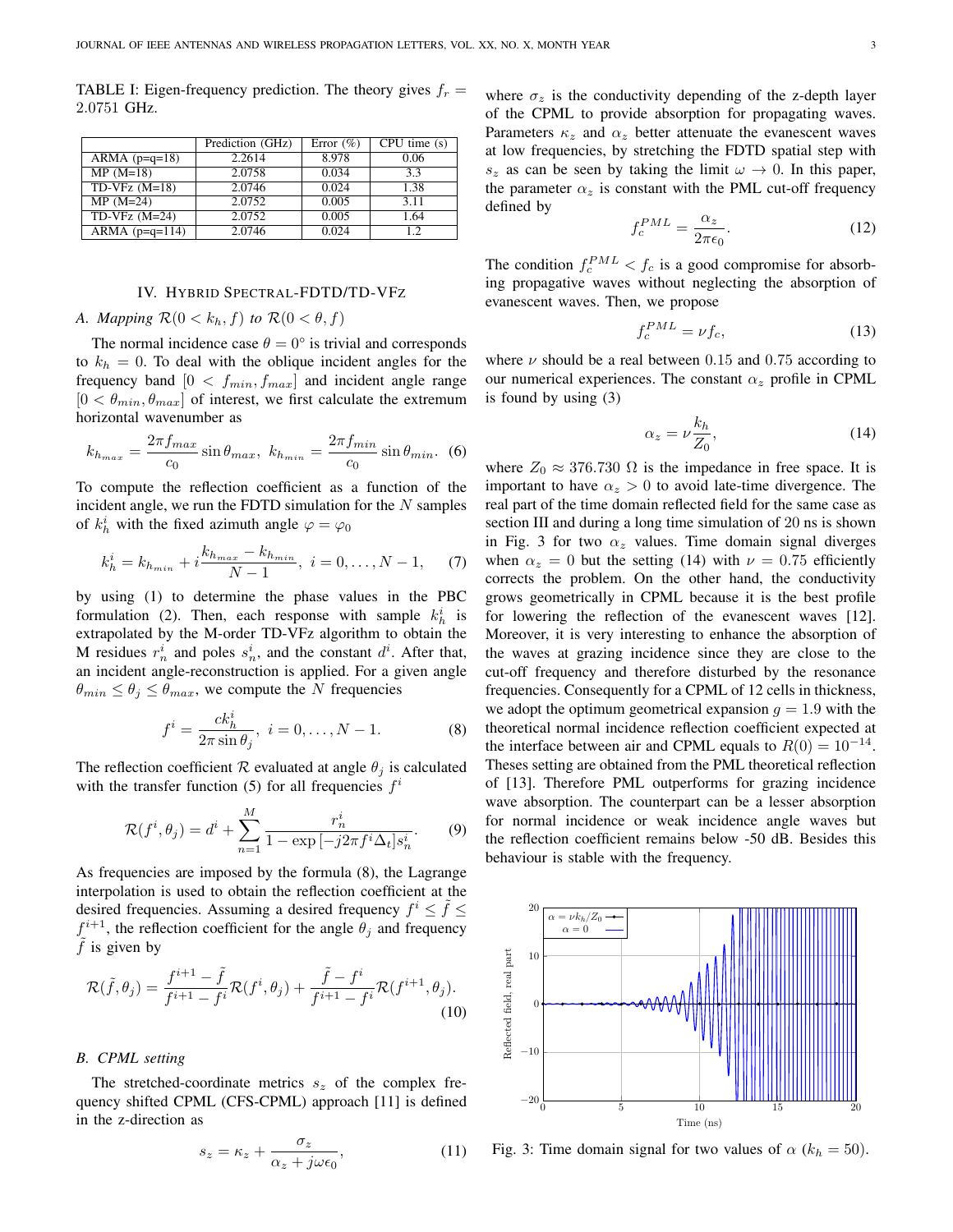# V. NUMERICAL RESULTS

For the two numerical examples of this section, periodic solvers run with a 2 ns simulation time and TD-VFz with  $M = 40$  poles and 15 iterations for the poles convergence. The setting (14) with  $\nu = 0.35$  is chosen for all simulations.

#### *A. Pattern composed of two homogeneous lossy layers*

Let us consider a stratified media composed of two arbitrary homogeneous layers. The geometry, dimensions and parameters of the layers are plotted in Fig. 4 (a). The model is simulated by using the proposed method for  $N = 100$  horizontal wavenumber samples with  $f_{max} = 10$  GHz,  $\theta_{max} = 80^{\circ}$ ,  $\Delta$  = 0.2 mm and CFL = 0.99. The numerical reflection coefficient and phase magnitude for the TE mode with a constant azimuth angle  $\varphi = 90^{\circ}$  is compared to the theory [14] as shown in Fig. 5 and Fig. 6 respectively. A very good agreement with theoretical data is observed for many incident angles. Note that the accuracy is less good at high incidence angles 60° and 80° for low frequencies (8) below 0.5 GHz approximatively due to the strong proximity of them with the cut-off frequency.



Fig. 4: Unit cell geometry. (a) two homogeneous layers, (yOz) plane. (b) JCFSS, left: (xOy) plane, right: (yOz) plane.

## *B. Jerusalem Cross FSS with anisotropic and lossy media*

The Jerusalem cross [8] is a perfect electromagnetic conductor (PEC) between two anisotropic and lossy FSS media with relative permittivity and conductivity diagonal tensors given by  $\epsilon_r = diag(2.2, 1.1, 1.5)$  and  $\sigma = diag(0.05, 0.03, 0.01)$ . Pattern geometry is plotted in Fig. 4 (b). The model is



Fig. 5: Reflection coefficient magnitude for the two layers.



Fig. 6: Reflection coefficient phase for the two layers.



Fig. 7: Reflection coefficient magnitude for the JCFSS.

simulated by using the proposed method for  $N = 100$ horizontal wavenumber samples over a wideband from 5 GHz to 25 GHz with  $\theta_{max} = 80^{\circ}$ ,  $\Delta = 0.125$  mm and CFL = 0.99. Considering the TM mode and a constant azimuth angle  $\varphi = 90^{\circ}$ , very good agreement between the hybrid and MI scheme is observed in Fig. 7 for various incident angles. Note that the CFL condition of the MI field transformation method is  $c_0 \sqrt{3} \Delta_t \leq \Delta (1 - \sin \theta)$ . Thus, the simulation time becomes prohibitively long at high incidence. The best advantage of the hybrid method is that the CFL condition is the same for each horizontal wavenumver sample  $k_h$  as  $c_0\sqrt{3\Delta_t} \leq \Delta$  [2].

## VI. CONCLUSION

The Spectral FDTD scheme combined with the TD-VFz decomposition is an efficient hybrid approach to analyze periodic structures excited by oblique incident plane waves without reducing the CFL stability criterion of the FDTD method. The VF-poles perfectly fit the response resonant modes allowing the hybrid method to deal with high incident angles. CFS-PML is successfully used to avoid late time instabilities with a simple setting of the low-frequency stretching coefficient  $\alpha$  from the cut-off frequency of the PBC. In addition, the PML conductivity profile is optimized for grazing incident angle increasing the accuracy computation of the reflection coefficient.